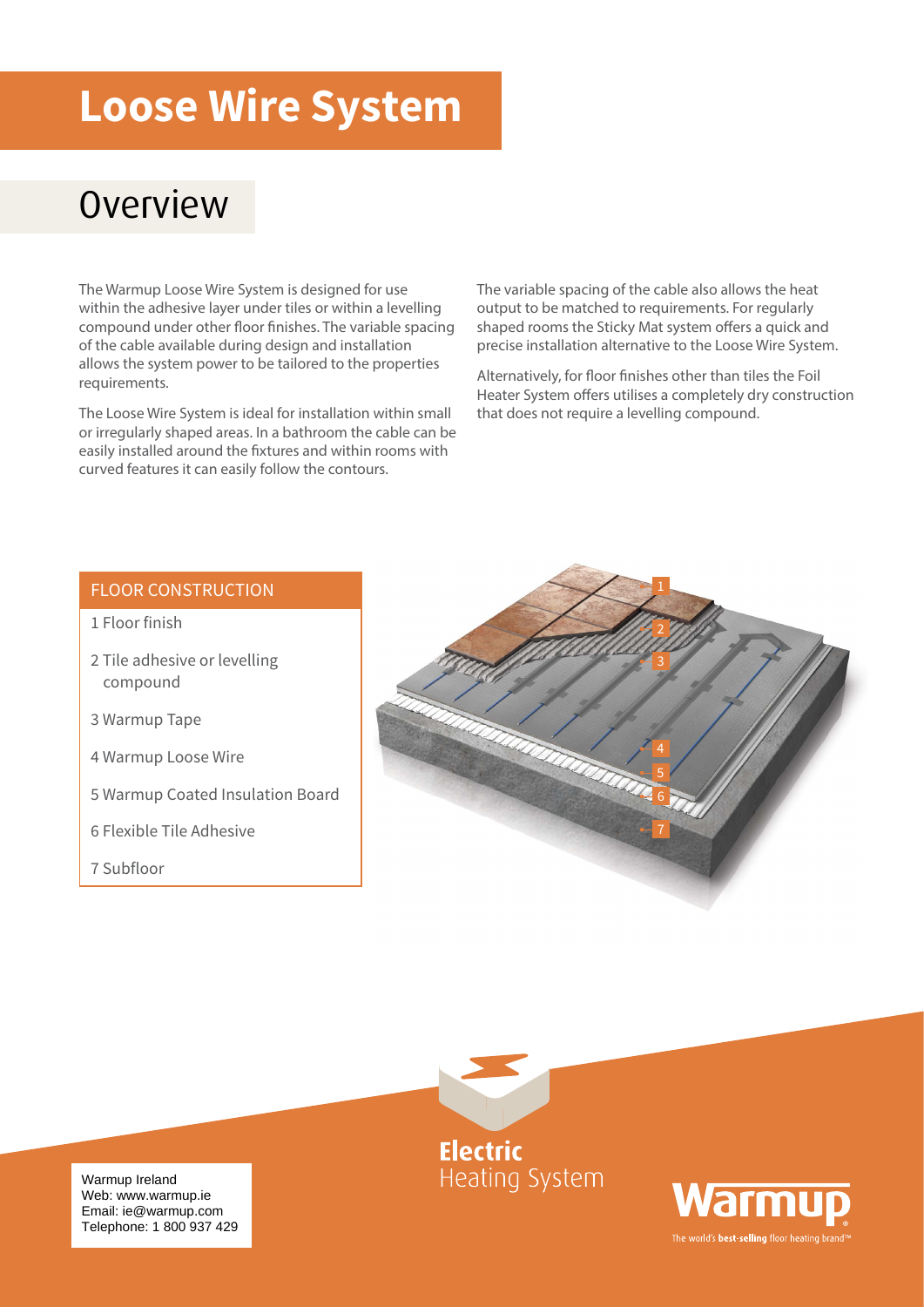## Technical Data

| <b>TECHNICAL DATA - Loose Wire</b> |                               |  |  |  |  |  |
|------------------------------------|-------------------------------|--|--|--|--|--|
| OPERATING VOLTAGE                  | 220 - 240y: 50Hz              |  |  |  |  |  |
| <b>IP RATING</b>                   | IPX7                          |  |  |  |  |  |
| <b>CABLE THICKNESS</b>             | 1.8 <sub>mm</sub>             |  |  |  |  |  |
| AVERAGE OUTPUT<br>RATING           | 150W/m <sup>2</sup>           |  |  |  |  |  |
| INNER INSULATION                   | <b>FTFF</b>                   |  |  |  |  |  |
| <b>OUTER INSULATION</b>            | <b>FTFF</b>                   |  |  |  |  |  |
| MIN. INSTALLATION TEMP             | $5^{\circ}$ C                 |  |  |  |  |  |
| MAX. OPERATING TEMP                | $80^{\circ}$ C                |  |  |  |  |  |
| CONNECTION                         | 3m LONG "COLDTAIL" CONNECTION |  |  |  |  |  |



#### Features

- Exceptionally quick response time with system installed directly beneath the tile floor finish
- Ultra-thin, 1.8mm cable multistrand, dual core heating cable is double insulated with an advanced fluoropolymer making it exceptionally tough and easy to tile over
- Ideal for irregular shaped rooms such as bathrooms where the cable can be easily installed around the fixtures l I
- By warming up and cooling down faster, before and after you use the room, the room is cooler when not in use, **Contract** losing less heat and saving energy
- BEAB Approved and CE marked meeting the highest safety standards for ultimate peace of mind  $\epsilon$   $\epsilon$   $\epsilon$
- Lifetime Warranty & SafetyNet Installation Guarantee  $\mathcal{S}\!\!\mathcal{A}\!\!\mathit{F}\!\!\mathcal{E}\!\!\mathcal{T}\mathcal{W}\!\!\mathcal{N}\!\!\mathsf{e}\!\!\mathbf{t}^*$  $\mathbb{R}^n$

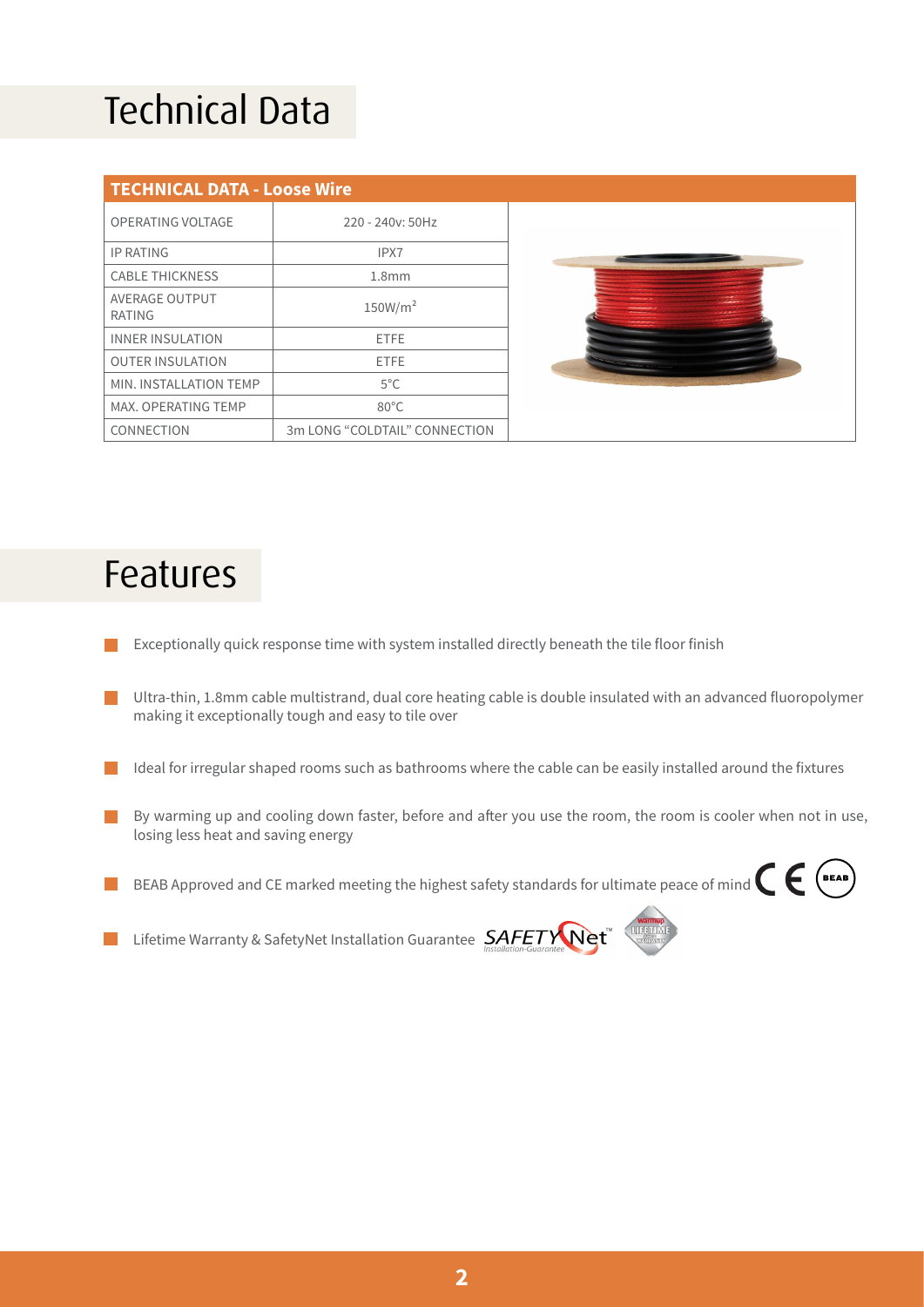## Technical Data

|                               | <b>LOOSE WIRE SYSTEM (DWS)</b> |                                |                     |                    |                                 |                                                 |  |
|-------------------------------|--------------------------------|--------------------------------|---------------------|--------------------|---------------------------------|-------------------------------------------------|--|
| <b>PRODUCT</b><br><b>CODE</b> | <b>COLOUR</b>                  | <b>HEATER</b><br><b>LENGTH</b> | <b>POWER</b><br>(W) | <b>LOAD</b><br>(A) | <b>RESISTANCE</b><br>$(\Omega)$ | <b>RESISTANCE</b><br><b>BANDS</b><br>$(\Omega)$ |  |
| <b>DWS300</b>                 | <b>BLUE</b>                    | 22                             | 300                 | 1.30               | 177                             | $168.2 - 185.9$                                 |  |
| <b>DWS400</b>                 | NEUTRAL                        | 32                             | 400                 | 1.80               | 128                             | 121.6 - 134.4                                   |  |
| <b>DWS600</b>                 | GREY                           | 44                             | 600                 | 2.60               | 88                              | $83.6 - 92.4$                                   |  |
| <b>DWS800</b>                 | <b>RED</b>                     | 64                             | 800                 | 3.60               | 64                              | $60.8 - 67.2$                                   |  |

|                                               | <b>LOOSE WIRE SYSTEM (DWS)</b>            |                        |  |  |  |
|-----------------------------------------------|-------------------------------------------|------------------------|--|--|--|
| <b>AREA TO BE HEATED</b><br>(m <sup>2</sup> ) | <b>HEATERS REQUIRED</b><br>(PRODUCT CODE) | <b>SPACING</b><br>(mm) |  |  |  |
| $1.5 - 1.8$                                   | <b>DWS300</b>                             | 70                     |  |  |  |
| $1.9 - 2.4$                                   | <b>DWS300</b>                             | 90                     |  |  |  |
| $2.5 - 2.7$                                   | <b>DWS400</b>                             | 70                     |  |  |  |
| $2.8 - 3.0$                                   | <b>DWS400</b>                             | 80                     |  |  |  |
| $3.1 - 3.4$                                   | <b>DWS400</b>                             | 90                     |  |  |  |
| $3.5 - 3.8$                                   | <b>DWS600</b>                             | 70                     |  |  |  |
| $3.9 - 4.1$                                   | <b>DWS600</b>                             | 80                     |  |  |  |
| $4.2 - 4.4$                                   | <b>DWS600</b>                             | 90                     |  |  |  |
| $4.5 - 5.0$                                   | <b>DWS800</b>                             | 70                     |  |  |  |
| $5.1 - 5.6$                                   | <b>DWS800</b>                             | 80                     |  |  |  |
| $5.7 - 5.9$                                   | <b>DWS800</b>                             | 90                     |  |  |  |
| $6.0 - 6.4$                                   | DWS400 + DWS600                           | 80                     |  |  |  |
| $6.5 - 6.9$                                   | DWS400 + DWS600                           | 90                     |  |  |  |
| $7.0 - 7.7$                                   | 2 x DWS600                                | 80                     |  |  |  |
| $7.8 - 8.4$                                   | 2 x DWS600                                | 90                     |  |  |  |
| $8.5 - 9.2$                                   | DWS600 + DWS800                           | 80                     |  |  |  |
| $9.3 - 9.9$                                   | DWS600 + DWS800                           | 90                     |  |  |  |
| $10.0 - 11.1$                                 | 2 x DWS800                                | 80                     |  |  |  |
| $11.2 - 11.4$                                 | 2 x DWS800                                | 90                     |  |  |  |
| $11.5 - 12.2$                                 | DWS400 + DWS600 + DWS800                  | 80                     |  |  |  |
| $12.3 - 12.9$                                 | DWS400 + DWS600 + DWS800                  | 90                     |  |  |  |
| $13.0 - 13.7$                                 | 2 x DWS800 + DWS400                       | 80                     |  |  |  |
| $13.8 - 14.4$                                 | 2 x DWS800 + DWS400                       | 90                     |  |  |  |
| $14.5 - 15.2$                                 | 2 x DWS800 + DWS600                       | 80                     |  |  |  |
| $15.3 - 15.9$                                 | 2 x DWS800 + DWS600                       | 90                     |  |  |  |
| $16.0 - 16.7$                                 | 3 x DWS800                                | 80                     |  |  |  |
| $16.8 - 17.4$                                 | 3 x DWS800                                | 90                     |  |  |  |
| $17.5 - 18.9$                                 | 2 x DWS800 + DWS600 + DWS400              | 90                     |  |  |  |
| $19.0 - 19.7$                                 | 3 x DWS800 + DWS400                       | 80                     |  |  |  |
| $19.8 - 20.4$                                 | 3 x DWS800 + DWS400                       | 90                     |  |  |  |
| $20.5 - 21.2$                                 | 3 x DWS800 + DWS600                       | 80                     |  |  |  |
| $21.3 - 21.9$                                 | 3 x DWS800 + DWS600                       | 90                     |  |  |  |
| $22.0 - 22.3$                                 | 4 x DWS800                                | 80                     |  |  |  |
| 22.4 - 24.6                                   | 4 x DWS800                                | 90                     |  |  |  |
| $24.7 - 25.0$                                 | 4 x DWS800                                | 100                    |  |  |  |